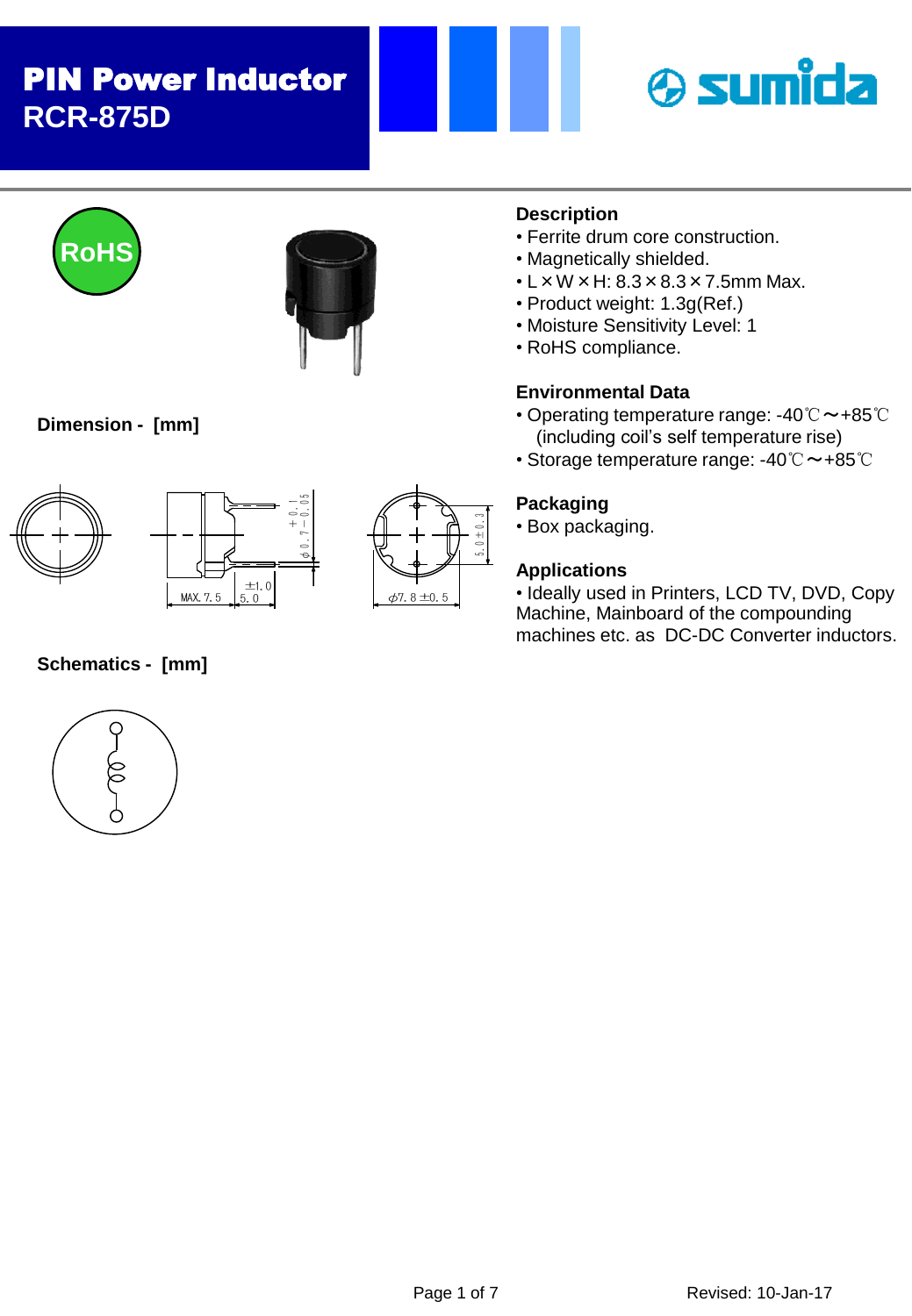

### **Electrical Characteristics**

| Part Name             | Stamp             | Inductance<br>(HH)<br>[Within] $\divideontimes$ 1 | D.C.R.<br>$(\Omega)$ [Max.]<br>at $20^{\circ}$ | Rated<br>Current<br>$(mA) \times 2$ |
|-----------------------|-------------------|---------------------------------------------------|------------------------------------------------|-------------------------------------|
| RCR875DNP-1R2L        | 1R <sub>2</sub> L | 1.2 $\mu$ H $\pm$ 15%                             | 18 <sub>m</sub>                                | 4140                                |
| RCR875DNP-1R7L        | 1R7L              | 1.7µH $\pm$ 15%                                   | 22 <sub>m</sub>                                | 3750                                |
| RCR875DNP-2R3L        | 2R3L              | 2.3µH $\pm$ 15%                                   | 25 <sub>m</sub>                                | 3450                                |
| RCR875DNP-3R0L        | 3R <sub>0</sub> L | $3.0$ µH $\pm$ 15%                                | 28m                                            | 3250                                |
| RCR875DNP-3R9L        | 3R9L              | 3.9µH $\pm$ 15%                                   | 31 <sub>m</sub>                                | 3080                                |
| RCR875DNP-4R7L        | 4R7L              | 4.7µH $\pm$ 15%                                   | 35m                                            | 2940                                |
| RCR875DNP-5R6L        | 5R6L              | $5.6\mu H \pm 15\%$                               | 39m                                            | 2820                                |
| RCR875DNP-7R0L        | 7R <sub>0</sub> L | 7.0 $\mu$ H $\pm$ 15%                             | 43m                                            | 2680                                |
| RCR875DNP-8R2L        | 8R <sub>2</sub> L | $8.2\mu H \pm 15\%$                               | 47m                                            | 2550                                |
| RCR875DNP-100L        | 100L              | $10\mu H \pm 15\%$                                | 50 <sub>m</sub>                                | 2400                                |
| RCR875DNP-120L        | 120L              | $12\mu H \pm 15\%$                                | 54m                                            | 2250                                |
| RCR875DNP-150L        | 150L              | $15\mu H \pm 15\%$                                | 62m                                            | 1950                                |
| RCR875DNP-180L        | 180L              | $18\mu H \pm 15\%$                                | 71m                                            | 1780                                |
| RCR875DNP-220L        | 220L              | $22\mu H \pm 15\%$                                | 0.08                                           | 1600                                |
| RCR875DNP-270L        | 270L              | $27\mu H \pm 15\%$                                | 0.10                                           | 1400                                |
| RCR875DNP-330L        | 330L              | $33\mu H \pm 15\%$                                | 0.14                                           | 1300                                |
| RCR875DNP-390L        | 390L              | $39\mu H \pm 15\%$                                | 0.15                                           | 1200                                |
| RCR875DNP-470L        | 470L              | 47µH ± 15%                                        | 0.17                                           | 1100                                |
| RCR875DNP-560K        | 560K              | 56µH $\pm$ 10%                                    | 0.19                                           | 990                                 |
| RCR875DNP-680K        | 680K              | 68µH $\pm$ 10%                                    | 0.21                                           | 890                                 |
| RCR875DNP-820K        | 820K              | 82µH $\pm$ 10%                                    | 0.27                                           | 810                                 |
| RCR875DNP-101K        | 101K              | 100µH $\pm$ 10%                                   | 0.32                                           | 740                                 |
| RCR875DNP-121K        | 121K              | 120µH $\pm$ 10%                                   | 0.36                                           | 670                                 |
| RCR875DNP-151K        | 151K              | 150µH $\pm$ 10%                                   | 0.51                                           | 600                                 |
| RCR875DNP-181K        | 181K              | 180µH $\pm$ 10%                                   | 0.57                                           | 550                                 |
| RCR875DNP-221K        | 221K              | 220µH $\pm$ 10%                                   | 0.76                                           | 500                                 |
| RCR875DNP-271K        | 271K              | 270µH $\pm$ 10%                                   | 0.86                                           | 450                                 |
| RCR875DNP-331K        | 331K              | 330µH $\pm$ 10%                                   | 0.97                                           | 410                                 |
| RCR875DNP-391K        | 391K              | 390µH $\pm$ 10%                                   | 1.28                                           | 370                                 |
| RCR875DNP-471K        | 471K              | 470µH $\pm$ 10%                                   | 1.44                                           | 340                                 |
| RCR875DNP-561K        | 561K              | $560\mu H \pm 10\%$                               | 1.61                                           | 310                                 |
| RCR875DNP-681K        | 681K              | 680µH $\pm$ 10%                                   | 2.07                                           | 280                                 |
| RCR875DNP-821K        | 821K              | 820µH $\pm$ 10%                                   | 2.33                                           | 260                                 |
| RCR875DNP-102K        | 102K              | 1.0 mH $\pm$ 10%                                  | 2.72                                           | 230                                 |
| RCR875DNP-122K        | 122K              | 1.2 mH $\pm$ 10%                                  | 3.98                                           | 210                                 |
| RCR875DNP-152K        | 152K              | 1.5 mH $\pm$ 10%                                  | 4.50                                           | 190                                 |
| RCR875DNP-182K        | 182K              | 1.8 mH $\pm$ 10%                                  | 6.81                                           | 170                                 |
| RCR875DNP-222K        | 222K              | 2.2 mH $\pm$ 10%                                  | 7.56                                           | 160                                 |
| RCR875DNP-272K        | 272K              | 2.7 mH $\pm$ 10%                                  | 8.54                                           | 140                                 |
| RCR875DNP-332K        | 332K              | 3.3 mH $\pm$ 10%                                  | 9.74                                           | 130                                 |
| RCR875DNP-392K        | 392K              | 3.9 mH $\pm$ 10%                                  | 12.9                                           | 120                                 |
| <b>RCR875DNP-472K</b> | 472K              | 4.7 mH $\pm$ 10%                                  | 14.7                                           | 110                                 |
| RCR875DNP-562K        | 562K              | 5.6 mH $\pm$ 10%                                  | 20.4                                           | 99                                  |
| RCR875DNP-682K        | 682K              | 6.8 mH $\pm$ 10%                                  | 23.0                                           | 89                                  |
| RCR875DNP-822K        | 822K              | 8.2 mH $\pm$ 10%                                  | 30.6                                           | 81                                  |
| RCR875DNP-103K        | 103K              | 10 mH $\pm$ 10%                                   | 35.0                                           | 74                                  |

 $\div$ 1: Inductance Measuring frequency: 100μH  $\sim$  10 mH(1kHz); 1.2μH  $\sim$  82μH( 2.52 MHz)

※2:Rated current: The DC current at which the inductance decreases 90% of it's initial value or when △t=40℃,whichever is lower (Ta=20℃).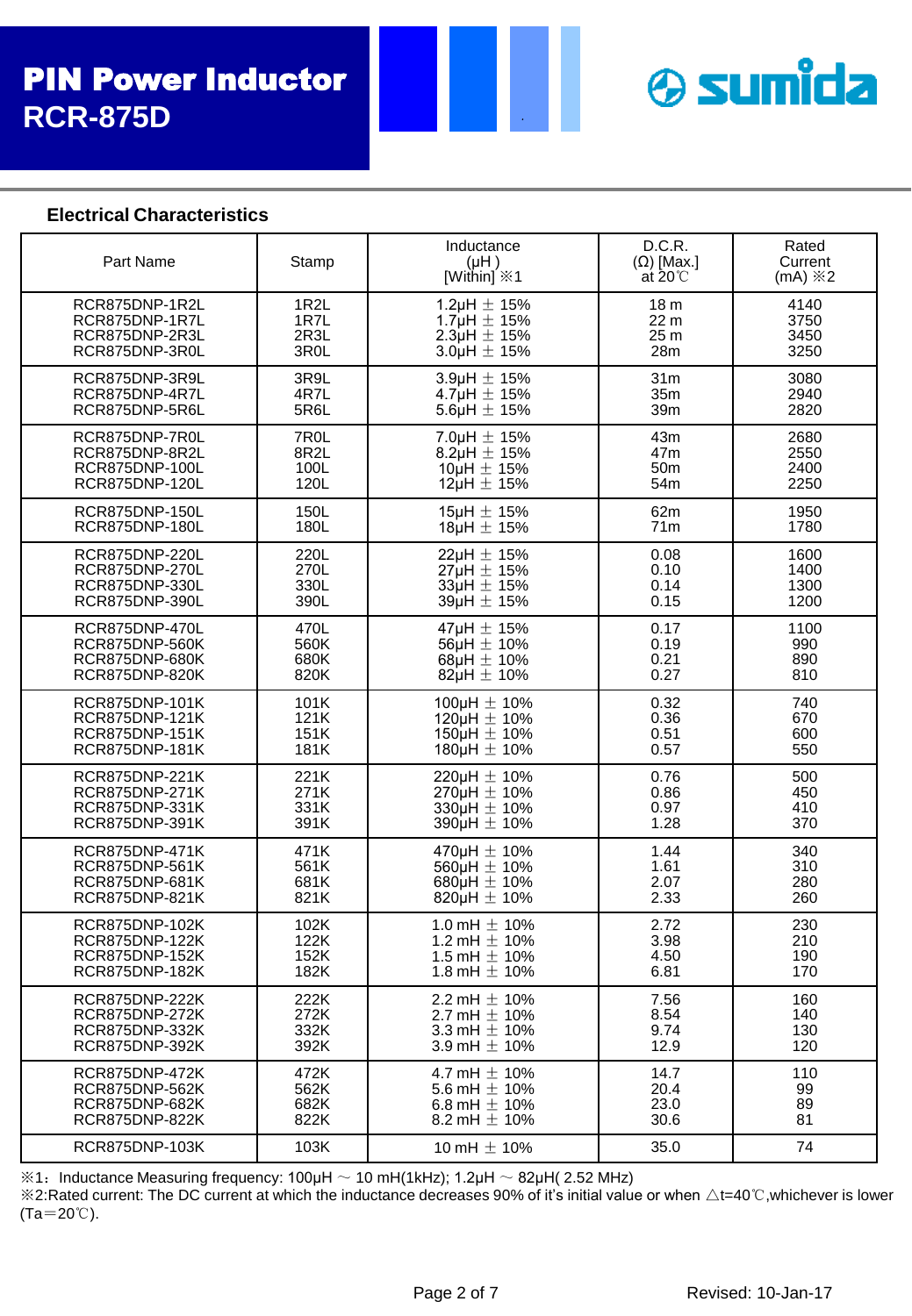# **& sumida**



 $\triangle$ T (℃)

 $\triangle T$  (°C)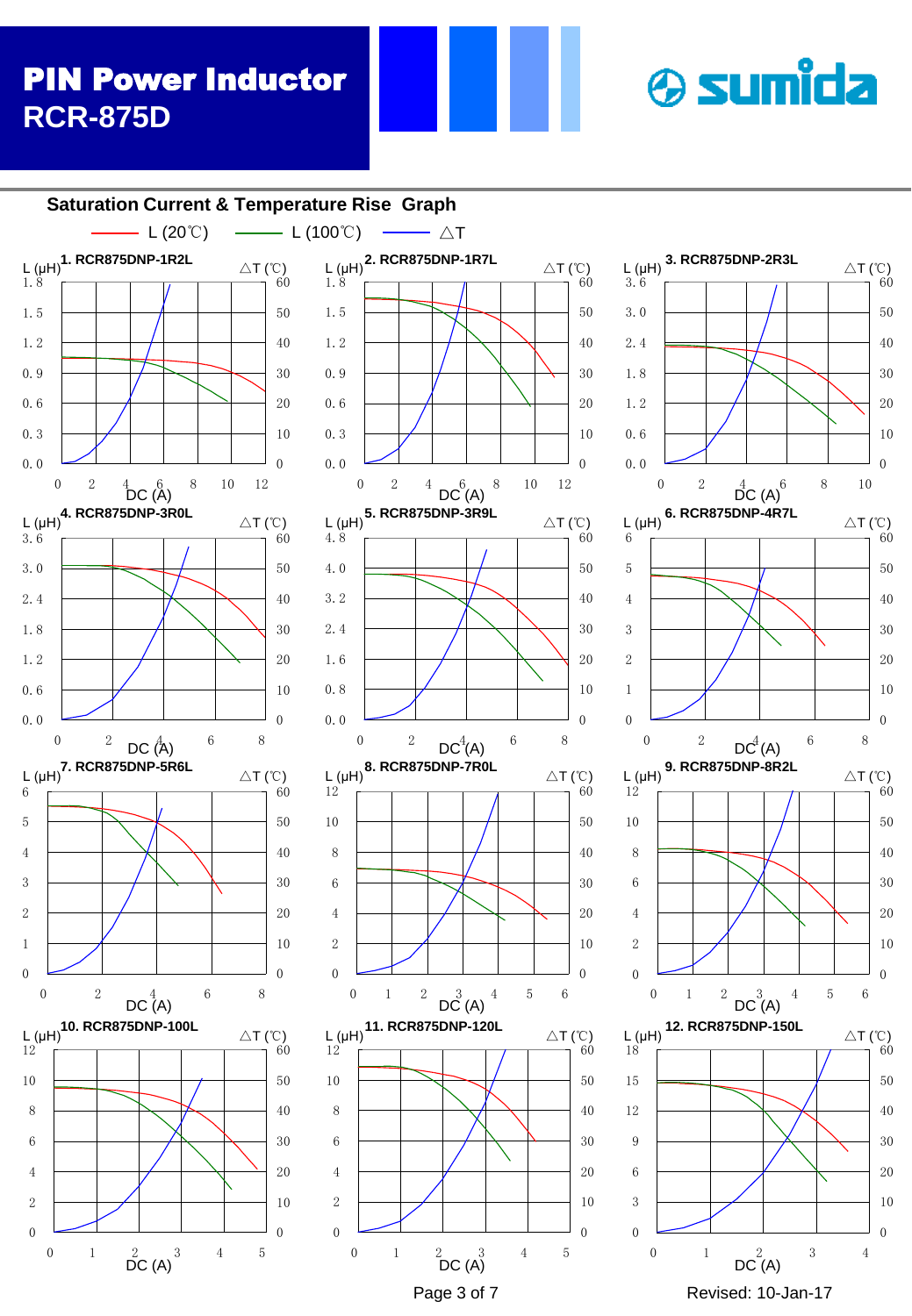# **& sumida**

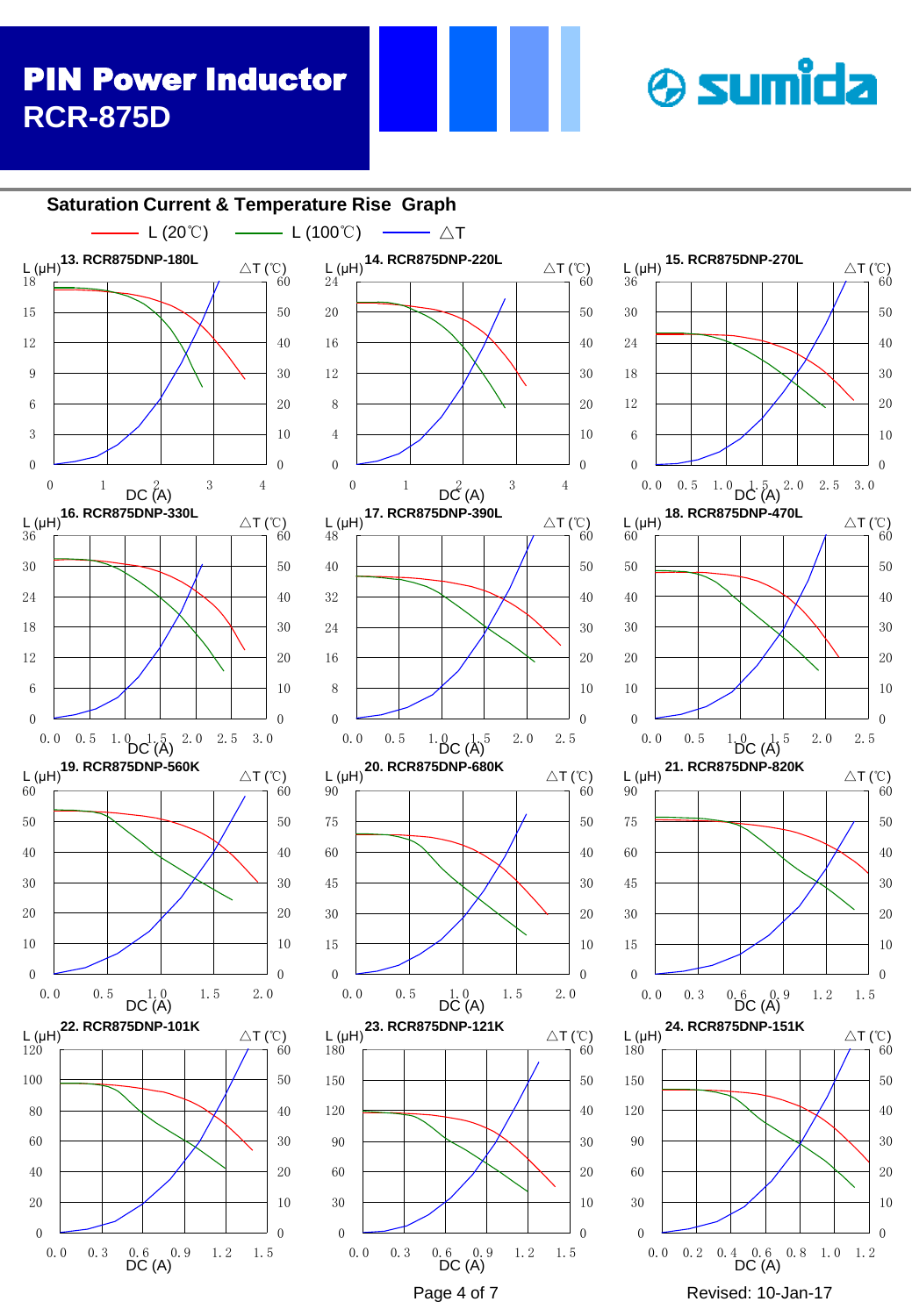#### $\begin{array}{ccccccccc}\n & 0.2 & 0.3 & 0.4 & 0.5 \\
 & 0.2 & 0.3 & 0.4 & 0.5 \\
 & \text{DC (A)} & & & & & \text{DC (A)} \\
\end{array}$ <br>
Page 5 of 7 Revised: 10-Jan-17  $\Omega$  0.0 0.1 0.2  $^{0.3}$  0.4 0.5<br>DC (A)  $\Omega$  0.0 0.1  $0.2$  (A) 0.3 0.4 0.5  $\theta$   $\theta$   $\theta$  0. 0 0. 1 0. 2  $D\ddot{C}(\text{A})$ <sup>0. 4</sup> 0. 5 0. 6  $\theta$  0. 0 0. 2  $DC(A)$  0. 6 0. 8  $\Omega$   $\Omega$   $L(\mu H)$ <br>480  $\Omega$   $L(\mu H)$ <br>480 0.0 0.2  $D^{\mathcal{A}}_{\mathcal{A}}(A)$  0.6 0.8  $\Omega$  0.0 0.2  $DC^0(\AA)$  0.6 0.8  $\Omega$   $L(\mu H)$ <br>360 0.0 0.2  $^{0.4}_{\text{DC}}$  ( $^{4}_{\text{A}}$ )<sup>6</sup> 0.8 1.0 0.0 0.2  $0.\frac{4}{\text{DC}}(A)$  0.8 1.0 1.2  $\Omega$  **Saturation Current & Temperature Rise Graph 25. RCR875DNP-181K** L (μH) △T (℃) **26. RCR875DNP-221K** L (μH) △T (℃) **27. RCR875DNP-271K** L (μH) **28. RCR875DNP-331K** △T (℃) **29. RCR875DNP-391K**  $\triangle T$  (℃) **31. RCR875DNP-561K**  $L(\mu H)$   $\triangle T(\degree C)$ **32. RCR875DNP-681K**  $L(\mu H)$   $\triangle T(\text{°C})$  $DC(A)$  do the theory of  $AC(A)$  do the contract  $DC(A)$ - L (20℃)  $\longrightarrow$  L (100℃)  $\longrightarrow$   $\triangle$ T **34. RCR875DNP-102K** L (μH) △T (℃) **35. RCR875DNP-122K**  $L (\mu H)$ <sup>35.</sup> Nonor SDM -122N  $\triangle T (\degree C)$

0.0 0.1  $DC(\overrightarrow{A})$  0.3 0.4  $\Omega$  0. 0 0. 1 0. 2  $D^{0.3}_{\text{D}}$  0. 4 0. 5 0. 6  $\Omega$  0.0 0.2  $D\mathcal{C}(\mathsf{A})$  0.6 0.8  $\Omega$  0.0 0.2  ${}^{0}\text{D}^{4}\text{C}$  (A)  ${}^{6}$  0.8 1.0 **30. RCR875DNP-471K**  $\triangle T$  (°C) **33. RCR875DNP-821K**  $L (\mu H)$ <sup>33.</sup> Nonor 3DNI - 02TN  $\triangle T (\degree C)$ **36. RCR875DNP-152K**  $L (\mu H)$ <sup>30.</sup> Nonor 3DM  $-132N$   $\Delta T (\text{C})$ 

**& sumida** 

 $\triangle T$  (°C)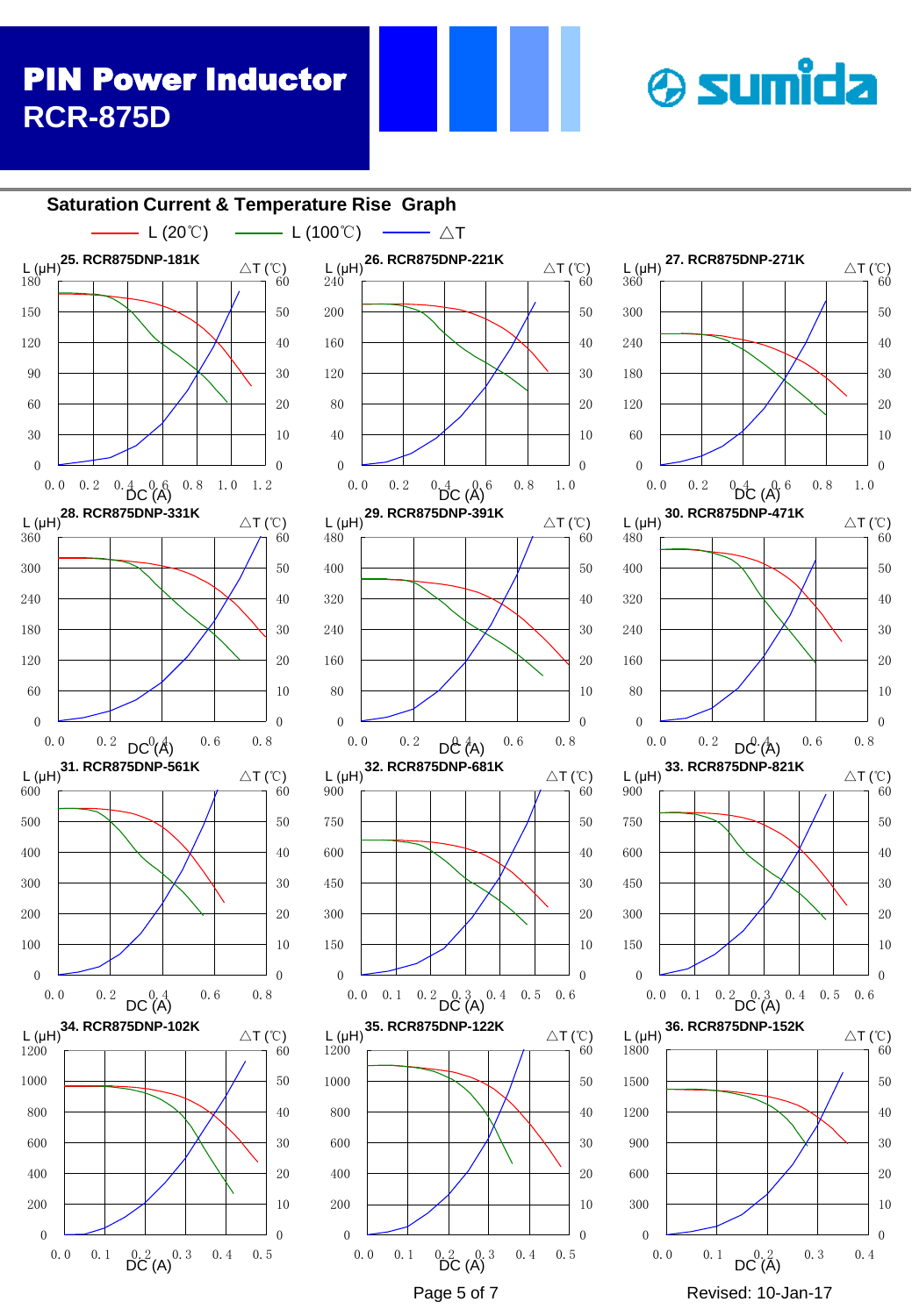0.00 0.03 0.06 0.09 0.12 0.15<br>DC (A)

#### $\Delta T$  (°C)<br>  $\rightarrow 60$  $\Omega$  0.00 0.05 0.10 0.15 0.20  $\theta$   $L(\mu H)$ <br>9000 0.00 0.05 0.10 0.15 0.20<br>DC (A)  $L(\mu H)$ <br>6000 0.00 0.05 0.10 0.15 0.20<br>DC (A)  $\Omega$   $\theta$   $L(\mu H)$ <br>4800 0.00 0.05  $\mathcal{D} \mathcal{C} (\mathcal{A})$  15 0.20 0.25  $\theta$   $L(\mu H)$ <br>4800 0.00 0.05  $^{0}D^{12}$  ( $\lambda$ )<sup>15</sup> 0.20 0.25  $\theta$   $\Omega$  0. 0  $^{0}$ DC (A)  $^{0.2}$  0. 3  $\Omega$   $L_{3600}^{L(HH)}$ 0.0 0.1 0.2 0.3  $L$ (μH) <sup>33</sup> - NONOTSBNI -272N<br>3600 - The Henry 60  $\theta$   $DC \begin{pmatrix} \mathsf{A}\mathsf{C} & 0.3 & 0.4 \\ 0.3 & 0.4 & 0.0 \end{pmatrix}$  0.0 0.0 0.0 0.0 0.0 0.0 0.0 0.0  $\overline{0}$   $\triangle T$  (°C)<br> $\overline{A}$  60  $\theta$  0.0 0.1  $DC \nvert A \rvert^2$  0.3 0.4  $\theta$  **Saturation Current & Temperature Rise Graph 37. RCR875DNP-182K** L (μH) △T (℃) **L** (μH)<sup>38.</sup> RCR875DNP-222K **39. RCR875DNP-272K**  $L(\mu H)$ **41. RCR875DNP-392K**  $\triangle T$  (℃) **42. RCR875DNP-472K 43. RCR875DNP-562K**  $\triangle T$  (°C) **44. RCR875DNP-682K**  $\triangle T$  (°C) **40. RCR875DNP-332K** △T (℃) **45. RCR875DNP-822K**  $L(\mu H)$ <sup>-3.</sup> Nonor 3D<sub>111</sub> - 322N  $\triangle T$  (°C) - L (20℃)  $\longrightarrow$  L (100℃)  $\longrightarrow$   $\triangle$ T **46. RCR875DNP-103K** L (μH) △T (℃)



 $\triangle T$  (°C)

**& sumida**